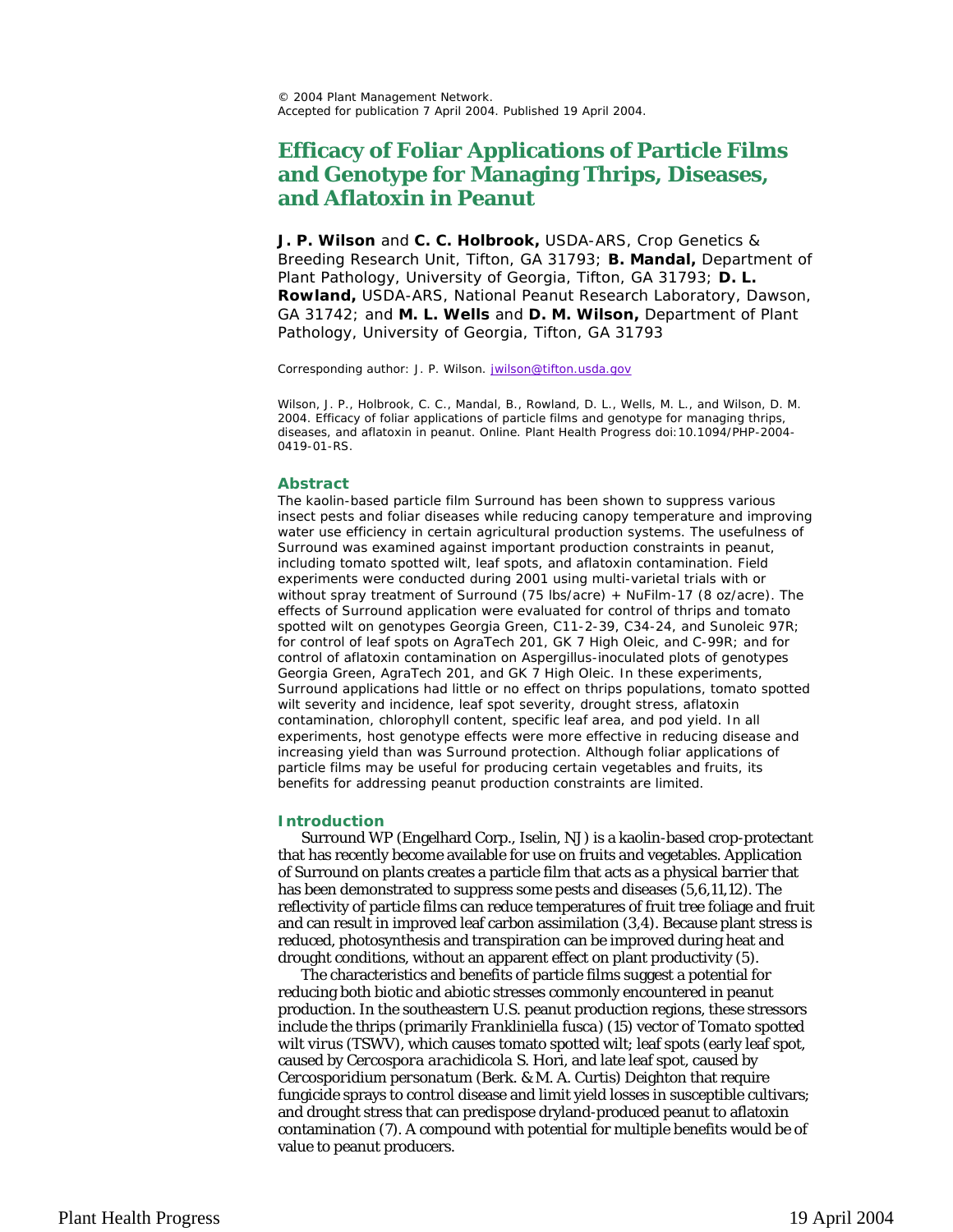The objective of these experiments was to assess the potential benefits of Surround applications in peanut production. The effects of Surround particle film was evaluated for its potential to (a) interfere with thrips feeding and population number to reduce the severity and incidence of TSWV, (b) reduce leaf spot development, and (c) alleviate drought stress to reduce aflatoxin contamination in peanut.

## **Assessing Potential for Managing Thrips & Tomato Spotted Wilt**

The effects of Surround applications on thrips and tomato spotted wilt were evaluated in genotypes Georgia Green (resistant commercial standard), C11-2- 39, C34-24 (experimental genotypes), and Sunoleic 97R (susceptible commercial standard). Tests were planted on 14 May (Test 1) and 6 June 2001 (Test 2). In each test, two-row plots (15 ft long) were arranged in a split-plot design with four replications, with spray treatments as main plots and genotypes as subplots.



Fig. 1. Peanut plots with and without application of kaolin-based particle film.

In these and all subsequent experiments, spray treatments were applied to the foliage (Fig. 1) using a hand-held  $CO<sub>2</sub>$ -powered sprayer at 35 psi. Applications were made to simulate coverage that would be expected from standard production spray equipment. Surround WP was applied at the rate of 75 lbs/acre plus NuFilm-17 (Miller Chemical Co., Biglerville, PA) at the

rate of 8 oz/acre to improve adhesion and distribution of Surround on peanut foliage. Application dates for Test 1 were 25 and 30 May, 7, 13, 21 June, and 2 July 2001. Application dates for Test 2 were 21 June and 2, 13, and 20 July 2001. Application intervals varied depending on the degree of coverage as affected by plant growth and rain intensity.

To examine the concomitant effects of Surround spray on leaf physiology, relative chlorophyll content of leaves and specific leaf area were determined in Test 1. Relative chlorophyll content was measured with a Minolta SPAD chlorophyll meter (Minolta Corp., Ramsey, NJ). The SPAD chlorophyll meter measures absorbance by plant tissues of wavelengths in the visible spectrum, which is determined by the relative internal concentration of chlorophyll a and b (Minolta Corp., Ramsey, NJ). SPAD values are unit-less and indicate the relative amount of chlorophyll in a plant leaf (Minolta Corp., Ramsey, NJ). On 10 August 2001, six randomly selected plants in each plot in Test 1 were sampled for SPAD chlorophyll content and specific leaf area. One SPAD chlorophyll measurement was taken per leaflet (four total per plant, avoiding the midrib) then averaged to correct for possible non-homogeneous distribution of chlorophyll throughout the leaf (9). Leaves measured by the SPAD meter were collected and immediately placed on ice for transport to the laboratory and then stored at 39° F until further processing.

In the laboratory, leaf area was determined after hydrating leaves in distilled water for at least 3 h in order to insure all leaves were standardized to full turgor prior to leaf area measurement (10). Leaf area was measured using a LI-COR LI-3000A leaf area meter (LI-COR Inc., Lincoln, NE). Leaves were then oven-dried at 60°C for 72 h prior to weighing. Specific leaf area was calculated as the ratio of leaf area to leaf dry weight (without the petiole). The effect of spray treatment, genotype, and their interaction on chlorophyll content and specific leaf area was statistically tested using SAS JMP (SAS Institute Inc., Cary, NC).

Thrips feeding damage was assessed visually and scores of 0 to 5 were assigned based on the severity of thrips feeding damage, with  $0 =$  no visual damage,  $1 =$  up to 20% of leaf surface covered with thrips feeding scars,  $2 = 21$  to 40% damage,  $3 = 41$  to 60% damage,  $4 = 61$  to 80% damage, and  $5 =$  the highest level of damage, with 80 to 100% of the leaf surface covered with thrips feeding scars (17). Feeding damage was assessed and thrips were collected from Test 1 on 14 June and from Test 2 on 9 July 2001. Ten partially unfolded terminal quadrifoliates were collected randomly from each plot, placed in 70% ethanol and refrigerated until thrips could be counted. Thrips were sorted according to life stage (immature and adult) and counted.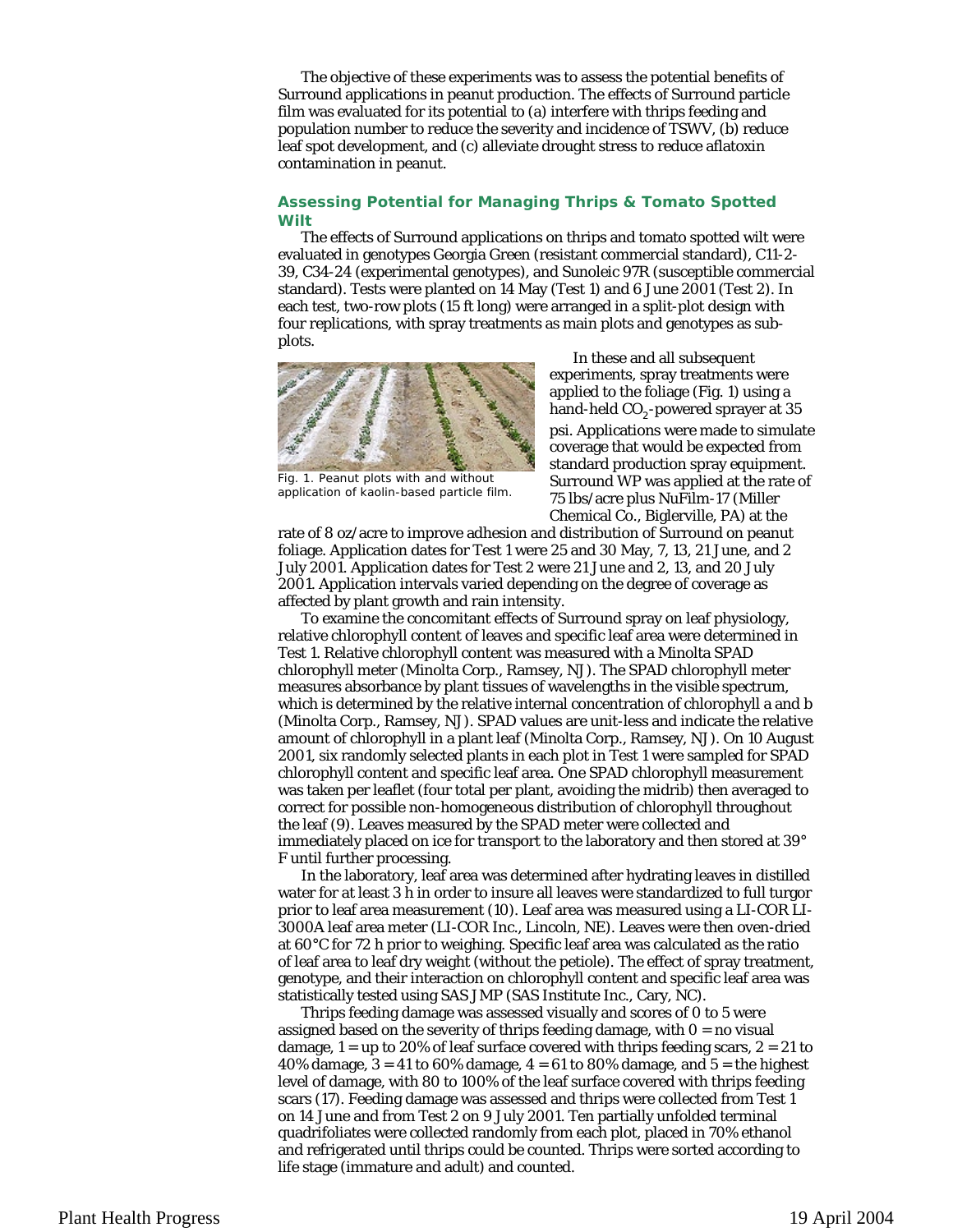Tomato spotted wilt severity was visually assessed in both plantings based on symptoms using a 0-to-10 scale. A score of 0 indicated no symptoms, 1 to 3 expressed increased degrees of chlorosis (Fig. 2), 4 to 7 expressed increased levels of stunting with the chlorosis (Fig. 3), 8 and 9 expressed increased levels of necrosis with the chlorosis and stunting, and a score of 10 indicated severely stunted, dead plants. Severities were assessed on 24 August and 25 September 2001. At each evaluation, plots were assessed twice, and ratings were averaged to obtain a plot score.





Fig. 2. Chlorosis in peanut due resulting from infection by tomato spotted wilt virus.

Fig. 3. Stunting in peanut resulting from infection by tomato spotted wilt virus.

The final incidence of TSWV was estimated by detection of TSWV by enzyme linked immunosorbent assay (ELISA) of root samples. Samples for ELISA were collected when the plots were dug for yield evaluations on 8 October for Test 1 and 24 October for Test 2. Ten whole plants with roots were randomly sampled from each plot. Plants were trimmed and only the collar regions with roots were brought to the laboratory. About 100 mg of bark tissue from the upper part of the main and lateral roots were peeled off and used for ELISA, which was conducted using a TSWV-specific kit (Agdia Inc., Elhart, IN). An ELISA reading three times higher than the average reading of the negative control (comparable tissue from non-infected peanut) was considered as a TSWV positive sample.

## **Assessing Potential for Managing Leaf Spots**

The effect of Surround applications on leaf spot severity was assessed in genotypes AgraTech 201, GK 7 High Oleic, and C-99R. Two-row plots (15 ft long) were planted on 25 May 2001 in a split-plot design with eight replications, with spray treatments as main plots and genotypes as sub-plots. Surround treatments were applied on 8 and 23 August 2001. Leaf spot severity (% infection or defoliation) of whole plots was evaluated on 24 August and 25 September 2001. At each evaluation date, severities were visually assessed twice in each plot, and ratings were averaged to obtain a plot score. Plants were dug 12 October 2001 for yield evaluation.

### **Assessing Potential for Managing Aflatoxin Contamination**

The effects of Surround applications on drought stress and aflatoxin contamination were evaluated in genotypes Georgia Green, AgraTech 201, and GK 7 High Oleic. Two-row plots (5 ft long) were planted on 4 May 2001 in a split-plot design with five replications. Genotypes were main plots and spray treatments were subplots.

Plots were inoculated 10 July 2001 (60 days after planting) with a mixture of *Aspergillus flavus* and *A. parasiticus* using the methods of Will et al. (18). Drought and heat stresses were induced for the 40 days preceding harvest by covering the entire test area with a mobile greenhouse (Atlas Greenhouse System Inc., Alapaha, GA) on 2 August 2001. Surround treatments were applied on 8 and 23 August 2001. Drought stress ratings (0 to 5 scale, where  $0 = no$ stress and 5 = terminal wilting) and tomato spotted wilt severity ratings (as described previously) were visually assessed on 29 August 2001. Pods were dug on 10 September 2001, hand-picked from the plant, and dried. Peanuts were shelled, ground, and then aflatoxin concentration was measured by the immunoaffinity column fluorometer method (16).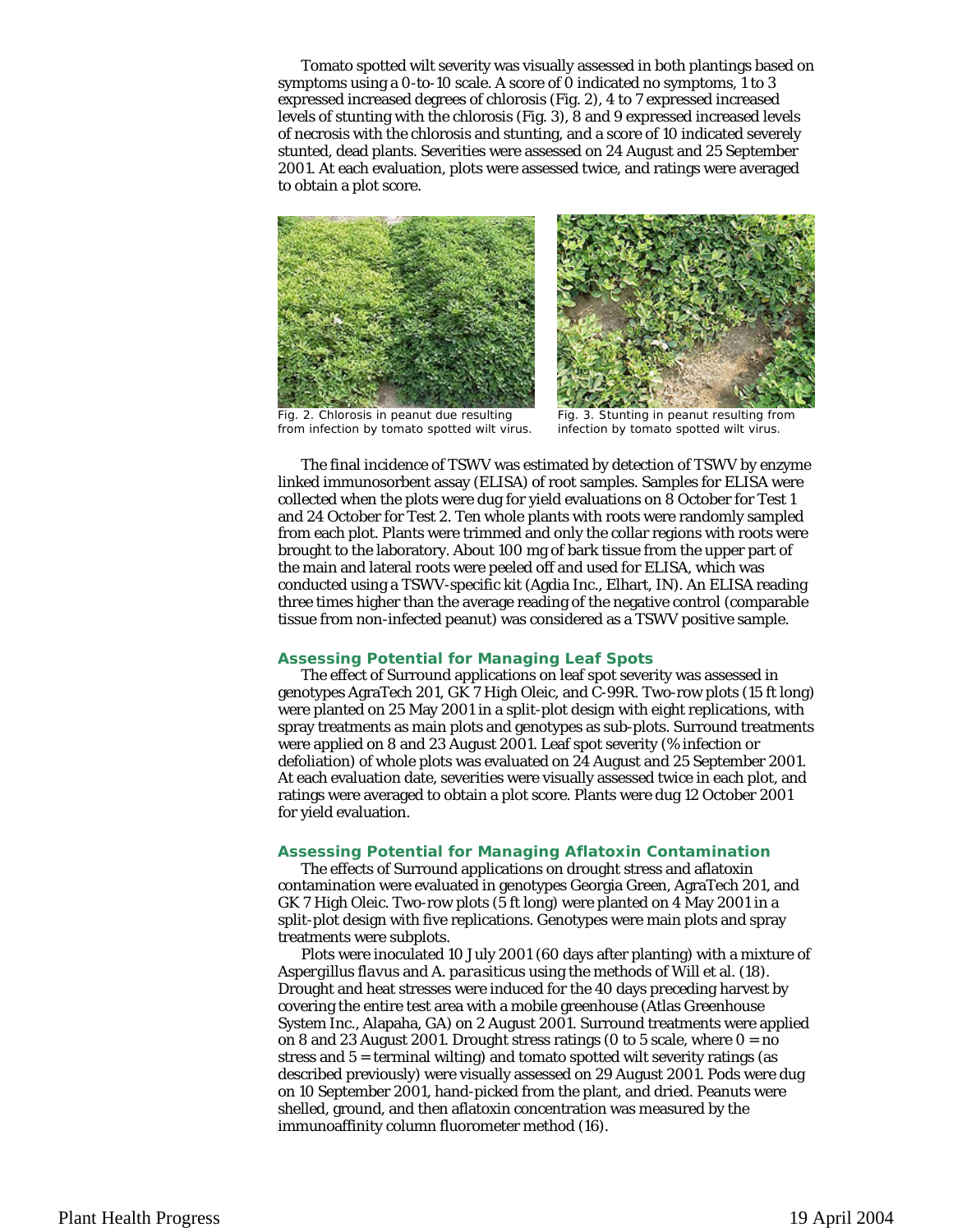#### **Effects on Chlorophyll and Leaf Morphology**

Genotypes differed for SPAD chlorophyll measurement and specific leaf area. Georgia Green had a significantly higher SPAD chlorophyll measurement, regardless of spray treatment, and Sunoleic 97R had significantly lower specific leaf area than the other three genotypes (Fig. 4).



Fig. 4. Effects of Surround spray treatment on SPAD chlorophyll value and specific leaf area for four peanut genotypes. Asterisk indicates significant differences between spray treatments; letters denote differences among varieties across spray treatments. CG = Georgia Green, SunOl = Sunoleic97R. Bars represent the standard error of the mean of four replications.

Negative effects associated with Surround treatment were not consistently observed. Surround spray treatment reduced SPAD chlorophyll measurements in Sunoleic 97R. Thus, for the variety Sunoleic 97R with relatively thick leaves (low specific leaf area), Surround treatment significantly reduced SPAD chlorophyll measurement. Kaolin sprays applied to upper leaf surfaces have been reported to change the optical properties of leaves, tending to increase reflectivity and decrease transmissivity and absorptivity of spectral curves for many plants (1,2). The heightened light reception through kaolin's reflectivity properties has the potential to increase photosynthetic activity (13). However, previous work has shown that this change in spectral properties often shows no effect on net photosynthesis (1,5). In our study, it appears the Surround-treated leaves of Sunoleic 97R may be compensating for heightened light reception by decreasing chlorophyll production, suggesting a greater photosynthetic efficiency for these leaves. Because kaolin increases water-use efficiency in many crops (1,13), these results indicate some peanut varieties may respond to a kaolin spray treatment with increased physiological efficiency.

#### **Effects on Thrips and Tomato Spotted Wilt**

Genotype and spray treatments affected thrips feeding damage. Feeding damage was greatest on C34-24 and C11-2-39 (Table 1). Sampling date and genotype affected isolation of immature and total thrips, but there was no interaction of treatments with sampling date. More thrips were isolated on 14 June than on 9 July. A greater number of thrips were isolated from C11-2-39, and fewer thrips were isolated from Georgia Green and Sunoleic 97R. Feeding damage was lower with Surround treatment, however, thrips isolation did not differ among the spray treatments (Table 1).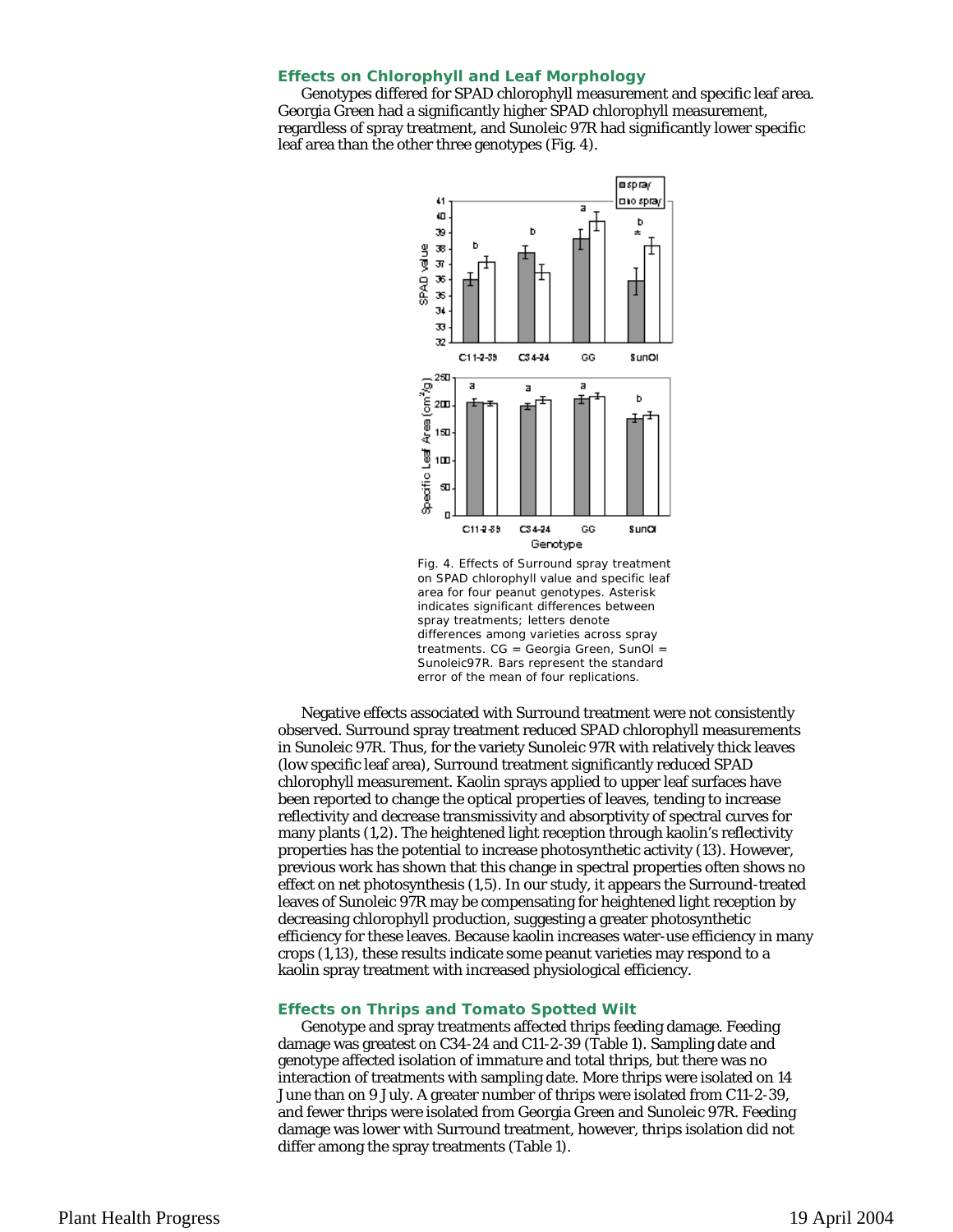Table 1. Thrips feeding damage and isolation from peanut genotypes, and effect of Surround treatment in 2001.

|                 | Feeding<br>$d$ amage $^{\chi}$ | Number of thrips collected<br>per quadrifoliate |                  |                  |  |  |
|-----------------|--------------------------------|-------------------------------------------------|------------------|------------------|--|--|
| Treatment       |                                | Immature                                        | Adult            | Total            |  |  |
|                 | Date of sampling               |                                                 |                  |                  |  |  |
| 14 June 2001    | $-1$                           | 8.4a                                            | 1.6a             | 9.9a             |  |  |
| 9 July 2001     |                                | 1.8 <sub>b</sub>                                | 0.3 <sub>b</sub> | 2.1 <sub>b</sub> |  |  |
| LSD (0.05)      |                                | 1.8                                             | 0.4              | 2.1              |  |  |
| Genotype        |                                |                                                 |                  |                  |  |  |
| Sunoleic 97R    | 2.3 <sub>b</sub>               | 4.2 <sub>b</sub>                                | 0.6 <sub>b</sub> | 4.8 <sub>b</sub> |  |  |
| Georgia Green   | 1.9 <sub>b</sub>               | 4.0 <sub>b</sub>                                | 0.9ab            | 4.9 <sub>b</sub> |  |  |
| $C11 - 2 - 39$  | 2.6ab                          | 8.1a                                            | 1.3a             | 9.4a             |  |  |
| $C34-24$        | 3.3a                           | 4.1 <sub>b</sub>                                | 1.0ab            | 5.1 <sub>b</sub> |  |  |
| LSD (0.05)      | 0.8                            | 2.6                                             | 0.6              | 2.9              |  |  |
| Spray treatment |                                |                                                 |                  |                  |  |  |
| Non-treated     | 3.2a                           | 5.4                                             | 1.0              | 6.4              |  |  |
| Surround        | 1.8 <sub>b</sub>               | 4.8                                             | 0.9              | 5.7              |  |  |
| LSD (0.05)      | 0.6                            | $NS^Z$                                          | <b>NS</b>        | <b>NS</b>        |  |  |

 $x$  Thrips feeding damage was assessed on a 0 to 5 scale, with 0 indicating no visual damage and 5 indicating the highest level of feeding damage or scarring from thrips feeding. Damage was assessed on 14 June 2001.

y Treatment means within a column were differentiated by Fisher's LSD.

<sup>2</sup> NS = not significant at  $P = 0.05$ 

Genotypes differed for tomato spotted wilt ratings and frequency of TSWV positive plants. In spite of the greater levels of thrips feeding damage on C11-2- 39 and C34-24, these genotypes had the lowest tomato spotted wilt ratings at both evaluation dates and lowest incidence of TSWV positive plants (Table 2). These results are consistent with previous studies demonstrating the resistance of C11-2-39 to TSWV (8). In addition to their lower tomato spotted wilt severity ratings and TSWV incidence, these two genotypes also had greater yield (Table 2).

Although thrips feeding was reduced by spray treatment, Surround had no effect on thrips isolation, tomato spotted wilt severity and incidence, or yield (Table 2). The lack of relationship between the amount of damage from thrips feeding and TSWV transmission was observed previously (17).

Application of the particle film Surround provided no control of tomato spotted wilt in these two experiments. Surround was sprayed on the plant when the first quadrifoliate expanded, however, thrips larvae often feed in the shoot terminals (14). Because the Surround is a protectant compound, terminals did not maintain adequate coverage as the leaves unfolded. Sprouts with folded terminals were available for thrips feeding shortly after germination, therefore, Surround treatment did not provide an effective barrier to feeding and subsequent transmission of TSWV by thrips at any stage of growth. Although feeding behavior of thrips was modified by Surround treatment, as evidenced by reduced feeding damage, this modification was not adequate to prevent tomato spotted wilt development.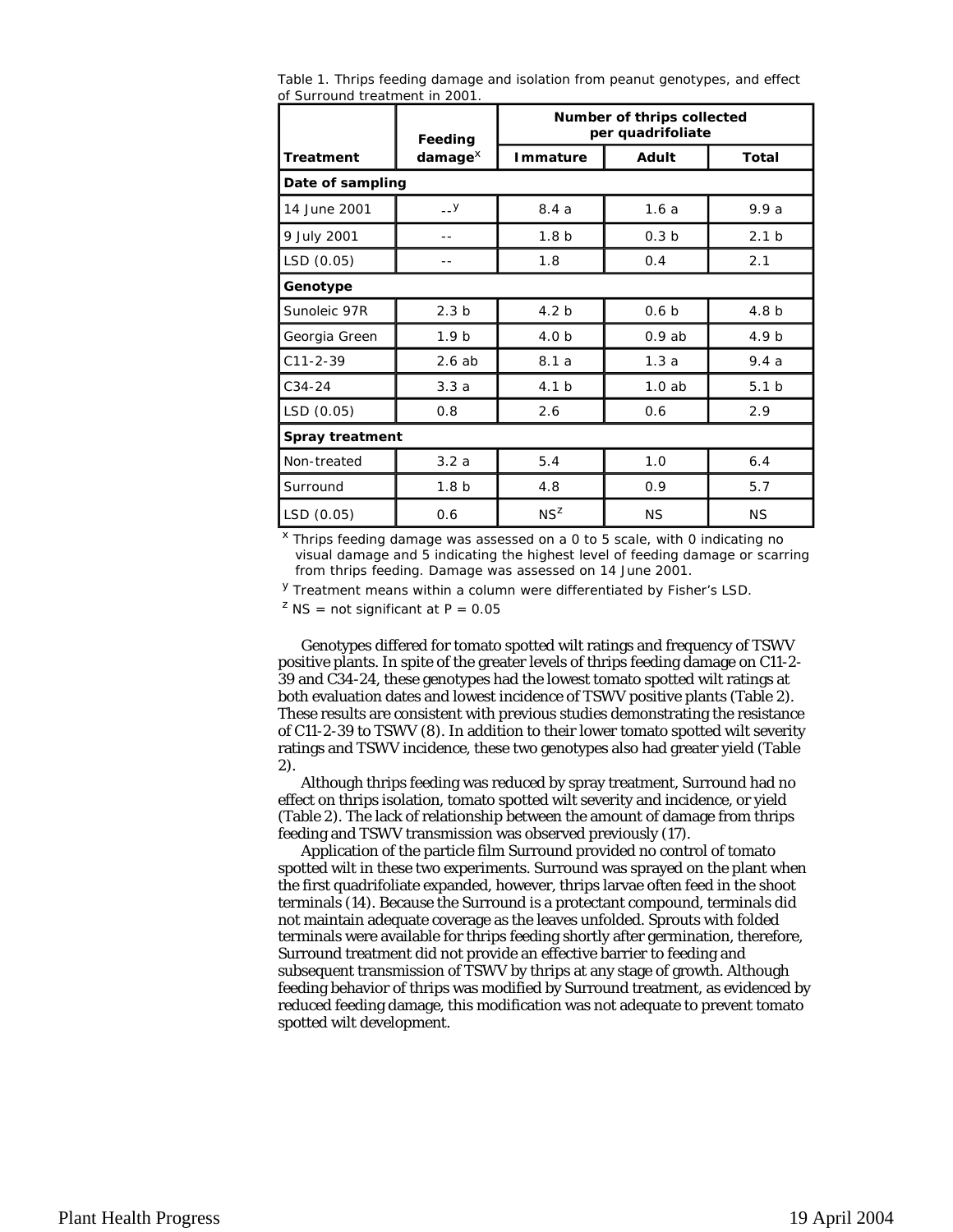|                       | Severity rating on<br>date of evaluation $V$ |                  | <b>TSWV</b><br>incidence <sup>W</sup> | Yield<br>(g per plot) |           |  |  |
|-----------------------|----------------------------------------------|------------------|---------------------------------------|-----------------------|-----------|--|--|
| Treatment             | 24 Aug.                                      | 25 Sept.         | $(\%)$                                | Test 1                | Test 2    |  |  |
| Date of planting $^x$ |                                              |                  |                                       |                       |           |  |  |
| Test 1                | 3.5                                          | 3.7              | 92.8a                                 |                       |           |  |  |
| Test 2                | 3.6                                          | 3.3              | 65.9 <sub>b</sub>                     |                       |           |  |  |
| LSD (0.05)            | <b>NS</b>                                    | <b>NS</b>        | 7.8                                   |                       |           |  |  |
| Genotype              |                                              |                  |                                       |                       |           |  |  |
| Sunoleic 97R          | 4.8 $a^{y}$                                  | 6.2a             | 96.3a                                 | 3091 b                | 1833 c    |  |  |
| Georgia Green         | 3.9 <sub>b</sub>                             | 4.3 <sub>b</sub> | 88.1 a                                | 3897 ab               | 2949 b    |  |  |
| $C11 - 2 - 39$        | 3.1c                                         | 1.9c             | 69.9 <sub>b</sub>                     | 4532 a                | 3343 ab   |  |  |
| $C34-24$              | 2.5c                                         | 1.6c             | 63.1 b                                | 4665 a                | 3824 a    |  |  |
| LSD (0.05)            | 0.6                                          | 0.7              | 11.0                                  | 809                   | 618       |  |  |
| Spray treatment       |                                              |                  |                                       |                       |           |  |  |
| Non-treated           | 3.5                                          | 3.4              | 75.9                                  | 4113                  | 2995      |  |  |
| Surround              | 3.6                                          | 3.7              | 82.8                                  | 3982                  | 2980      |  |  |
| LSD (0.05)            | $NS^Z$                                       | <b>NS</b>        | <b>NS</b>                             | <b>NS</b>             | <b>NS</b> |  |  |

Table 2. Tomato spotted wilt severity ratings and incidence of Tomato spotted wilt virus (TSWV) infection in peanut genotypes, and effect of Surround treatment in 2001.

 $V$  Severity of tomato spotted wilt was evaluated based on a 0 (no disease) to 10 scale.

<sup>w</sup> TSWV incidence was based on enzyme linked immunosorbent assay of tissue sampled from both Test 1 and Test 2.

x Test 1 was planted 14 May 2001, Test 2 was planted on 6 June 2001.

y Treatment means within a column were differentiated by Fisher's lsd.

<sup>2</sup> NS = not significant at  $P = 0.05$ .

## **Effects on Leaf Spots**

Genotype and spray treatments affected leaf spot severity, but no interaction existed between treatments. C-99R was more resistant to leaf spots than AgraTech 201 and GK 7 High Oleic at both evaluation dates, and had significantly greater yield (Table 3). Leaf spot severities were less in Surroundtreated plots early in the epidemic at the first evaluation date. There were no differences in late-season leaf spot severity or in yield between Surround-treated and non-treated plots. Leaf spot was not well controlled by Surround application. It was difficult to obtain a uniform coverage by Surround due to the hydrophobic surface of the mature peanut leaves.

Susceptible peanut genotypes require regular fungicide applications for the control of leaf spots. Addition of Surround to tank mixes may provide some benefit since treatments resulted in slightly reduced disease at the early stage of crop development, however, the effectiveness and economics of the practice would need to be assessed.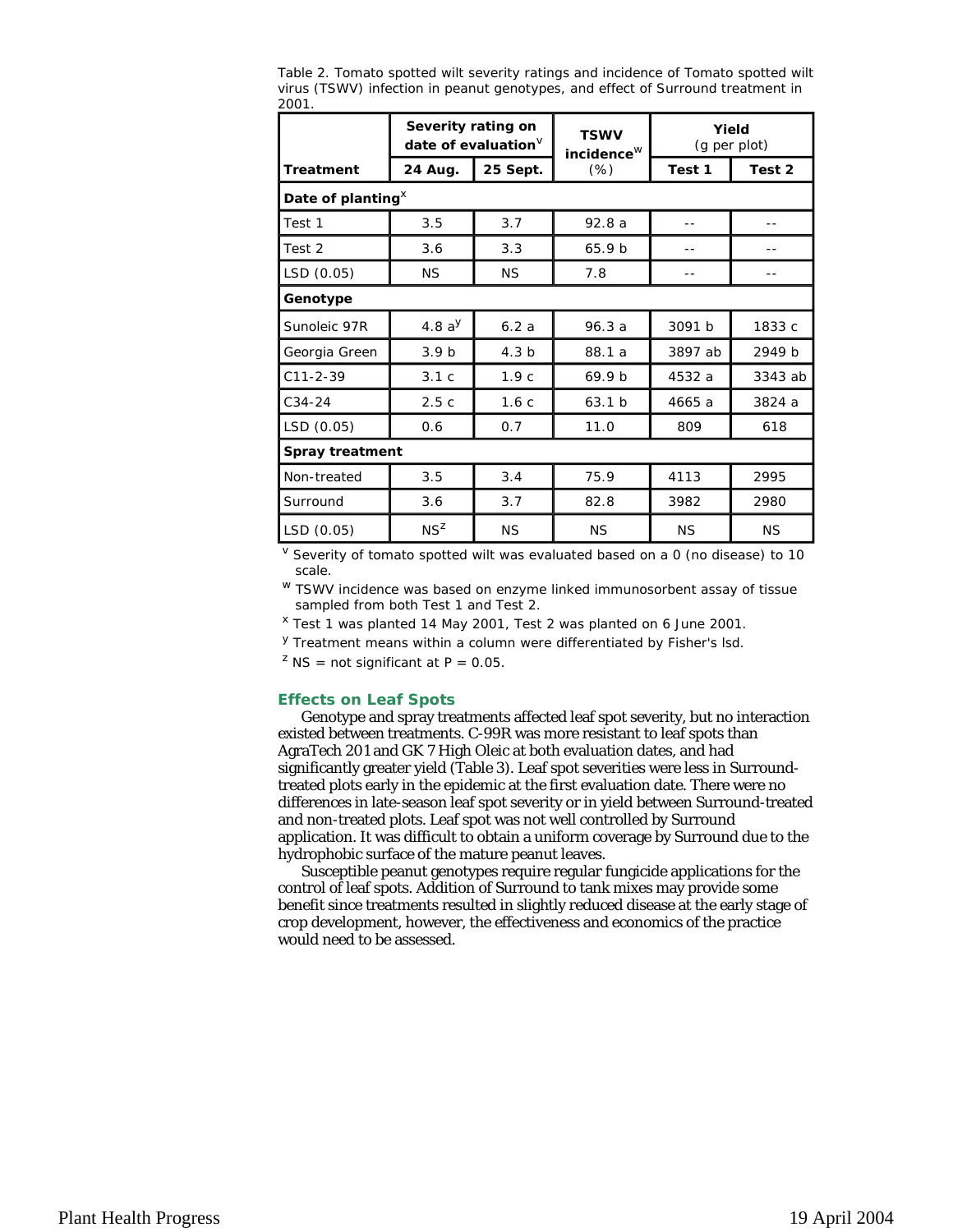Table 3. Leaf spot severity and yield of peanut genotypes and effect of Surround particle film treatment in 2001.

|                 | Leaf spot severity on date <sup>x</sup> | Yield             |              |  |  |  |
|-----------------|-----------------------------------------|-------------------|--------------|--|--|--|
| Treatment       | 24 Aug.                                 | 24 Sept.          | (g per plot) |  |  |  |
| Genotype        |                                         |                   |              |  |  |  |
| AgraTech 201    | 10.2 $a^2$                              | 93.5a             | 1000 a       |  |  |  |
| GK 7 High Oleic | 10.5a                                   | 87.9 <sub>b</sub> | 1072 a       |  |  |  |
| $C-99R$         | 3.7 <sub>b</sub>                        | 40.1c             | 2890 b       |  |  |  |
| LSD (0.05)      | 2.2                                     | 3.0               | 313          |  |  |  |
| Spray treatment |                                         |                   |              |  |  |  |
| Non-treated     | 9.4a                                    | 77.9              | 1630         |  |  |  |
| Surround        | 6.9 <sub>b</sub>                        | 75.8              | 1678         |  |  |  |
| LSD (0.05)      | 1.8                                     | $NS^Z$            | ΝS           |  |  |  |

x Disease severity was assessed as a percent of foliage infected or defoliated.

<sup>y</sup> Treatment means within a column were differentiated by Fisher's LSD.

<sup>2</sup> NS = not significant at  $P = 0.05$ .

## **Effects on Drought Stress and Aflatoxin Contamination**

Neither genotype nor spray treatment affected drought stress rating or aflatoxin contamination (Table 4). Significant correlations exist between visual stress ratings and aflatoxin contamination (7). Because Surround applications did not reduce symptoms of drought stress in this experiment, it was expected that no differences in aflatoxin contamination were observed. Aflatoxin values are associated with a large experimental source of variation. Numerically, aflatoxin levels among genotypes varied greatly (though not statistically significant) whereas the aflatoxin levels of sprayed and non-treated plots were nearly equal. Based on these results, a reduction in aflatoxin contamination in peanut attributable to Surround application is unlikely.

Table 4. Drought stress, aflatoxin contamination, tomato spotted wilt severity, and yield of peanut genotypes and effect of treatment with Surround particle film in 2001.

| Treatment       | Drought<br>$\mathsf{Stress}^{\mathsf{W}}$ | Aflatoxin<br>$(\mu q/q)$ | Tomato<br>spotted wilt <sup>X</sup> | Yield<br>(g/plot) |  |  |
|-----------------|-------------------------------------------|--------------------------|-------------------------------------|-------------------|--|--|
| Genotype        |                                           |                          |                                     |                   |  |  |
| Georgia Green   | 1.9                                       | 1555                     | 3.0a <sup>y</sup>                   | 1515 a            |  |  |
| Agra Tech 201   | 1.7                                       | 4752                     | 3.8ab                               | 1218 b            |  |  |
| GK 7 High Oleic | 2.0                                       | 2895                     | 4.0 <sub>b</sub>                    | 1085 b            |  |  |
| LSD (0.05)      | $NS^Z$                                    | <b>NS</b>                | 1.0                                 | 267               |  |  |
| Spray treatment |                                           |                          |                                     |                   |  |  |
| Non-treated     | 1.9                                       | 3018                     | 4.1a                                | 1217              |  |  |
| Surround        | 1.9                                       | 3116                     | 3.1 <sub>b</sub>                    | 1327              |  |  |
| LSD(0.05)       | <b>NS</b>                                 | <b>NS</b>                | 0.8                                 | <b>NS</b>         |  |  |

<sup>w</sup> Drought stress rated as  $0 =$  no stress,  $5 =$  terminal wilting.

 $x$  Tomato spotted wilt rated as 0 = no disease, 10 = stunted, dead plants.

y Treatment means within a column were differentiated by Fisher's LSD.

<sup>2</sup> NS = not significant at  $P = 0.05$ .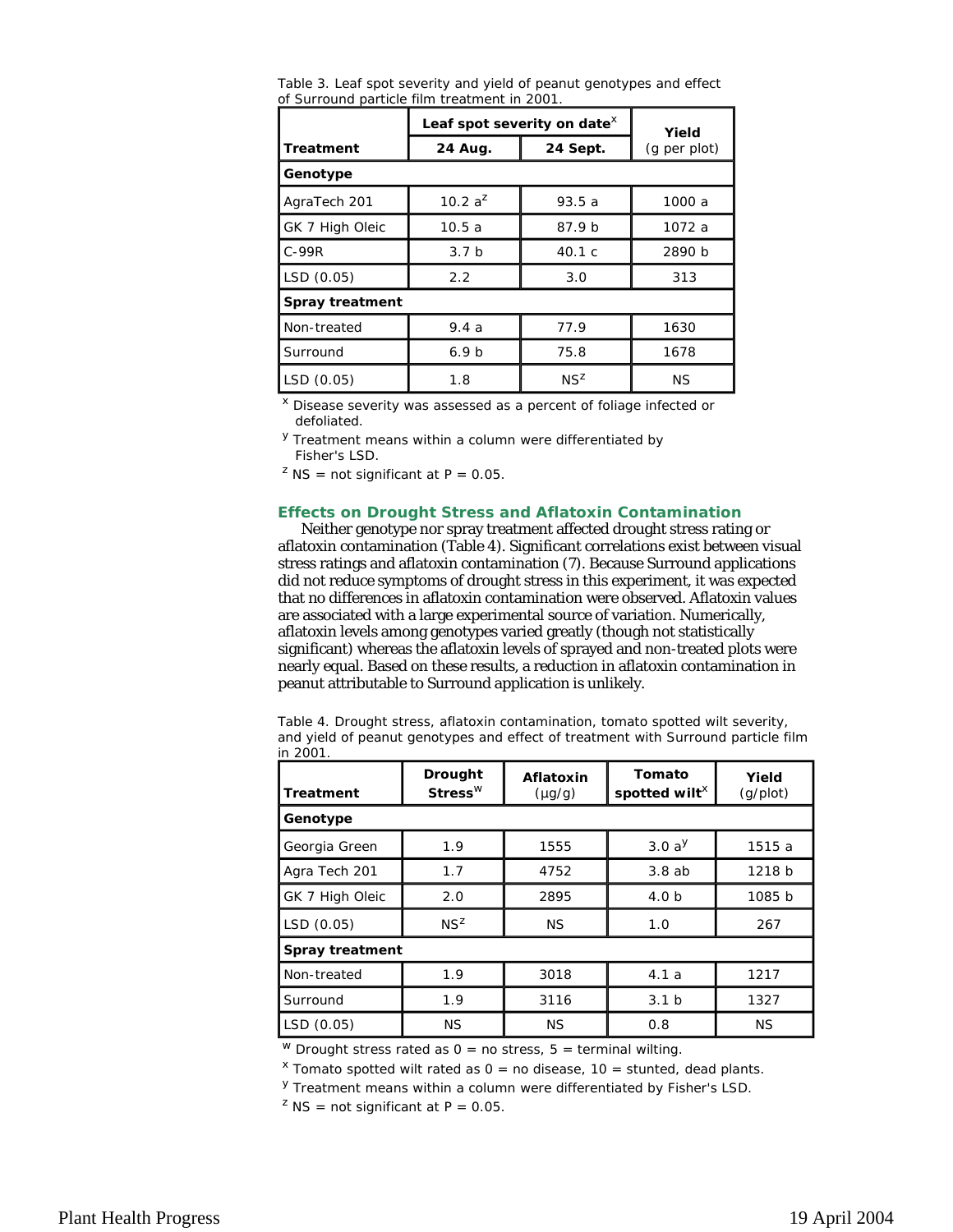Development of tomato spotted wilt in this experiment allowed another opportunity to assess effects of Surround on development of that disease. Tomato spotted wilt severity differed by genotype and spray treatment. Georgia Green had the lowest tomato spotted wilt ratings and the greatest yield. In contrast to the first two tests for the control of tomato spotted wilt, severity ratings were lower in Surround-treated plots in this test (Table 4).

In conclusion, in these studies, only limited benefits were observed from Surround application for the control of tomato spotted wilt and leaf spots, and no effects on aflatoxin contamination were observed. Based on the results obtained, we determined that additional study would not provide information that could lead to significant control of these peanut stresses.

Current peanut production practices require routine application of pesticides, therefore, if multiple benefits had been observed in these studies, particle film applications could be adopted into the management regime. These results show that Surround applications had little or no effect on the incidence or severity of TSWV, leaf spot severity, aflatoxin contamination, or yield. In these studies, host genotype effects were more effective in reducing disease and increasing yield than was particle film application. Although foliar applications of particle films may be useful for producing certain vegetables and fruits, its use appears to have little value in peanut production systems.

#### **Acknowledgments**

This research was funded in part by the Georgia Agricultural Commodity Commission for Peanuts. We thank Kathy Gray, Vickie Hogan, Dannie Mauldin, Trevor Perla, Wanda Tillery, and Betty Tyler for technical assistance.

### **Literature Cited**

- 1. Abou-Khaled, A., Hagan, R. M., and Davenport, D. C. 1970. Effects of kaolinite as a reflective antitranspirant on leaf temperature, transpiration, photosynthesis, ans water-use efficiency. Water Resources Res. 6:280-289.
- 2. Doraiswamy, P. C., and Rosenberg, N. J. 1974. Reflectant induces soybean canopy radiation balance. I. Preliminary test with Kaolinite reflectant. Agron. J. 66:224- 228.
- 3. Glenn, D. M., Prado, E., Erez, A., McFerson, J., and Puterka, G. J. 2002. A reflective, processed-kaolin particle film affects fruit temperature, radiation reflection, and solar injury in apple. J. Amer. Soc. Hort. Sci. 127:188-193.
- 4. Glenn, D. M., Puterka, G. J., Drake, S. R., Unruh, T. R., Knight, A. L., Baherle, P., Prado, E., and Baugher, T. A. 2001. Particle film application influences apple leaf physiology, fruit yield, and fruit quality. J. Amer. Soc. Hort. Sci. 126:175-181.
- 5. Glenn, D. M., Puterka, G. J., Vanderzwet, T., Byers, R. E., and Feldhake, C. 1999. Hydrophobic particle films: A new paradigm for suppression of arthropod pests and plant diseases. J. Econ. Entomol. 92:759-771.
- 6. Glenn, D. M., van der Zwet, T., Puterka, G. J., Gundrum, P., and Brown, E. 2001. Efficacy of kaolin-based particle films to control apple diseases. Online. Plant Health Progress doi:10.1094/PHP-2001-0823-01-RS.
- 7. Holbrook, C. C., Kvien, C. K., Rucker, K. S., Wilson, D. M., and Hook, J. E. 2000. Preharvest aflatoxin contamination in drought tolerant and intolerant peanut genoytpes. Peanut Sci. 27:45-48.
- 8. Mandal, B., Pappu, H. R., Culbreath, A. K., Holbrook, C. C., Gorbett, D. W., and Todd, J. W. 2002. Differential response of selected peanut (*Arachis hypogaea*) genotypes to mechanical inoculation by *Tomato spotted wilt virus*. Plant Dis. 86:939-944.
- 9. Monje, O. A., and Bugbee, B. 1992. Inherent limitations of nondestructive chlorophyll meters: a comparison of two types of meters. Hortsci. 27:69-71.
- 10. Nageswara Rao, R. C., Talwar, H. S., and Wright, G. C. 2001. Rapid assessment of specific leaf area and leaf nitrogen in peanut (*Arachis hypogaea* L.) using a chlorophyll meter. J. Agron. Crop Sci. 186:175-182.
- 11. Puterka, G. J., Glenn, D. M., Sekutowski, D. G., Unruh, T. R., and Jones, S. K. 2000. Progress toward liquid formulations of particle films for insect and disease control in pear. Environ. Entomol. 29:329-339.
- 12. Puterka, G. J., Reinke, M., Luvisi, D., Ciomperik, M. A., Barels, D., Wendel, L., and Glenn, D. M. 2003. Particle film, Surround WP, effects on glassy-winged sharpshooter behavior and its utility as a barrier to sharpshooter infestations in grape. Online. Plant Health Progress doi:10.1094/PHP-2003-0321-01-RS.